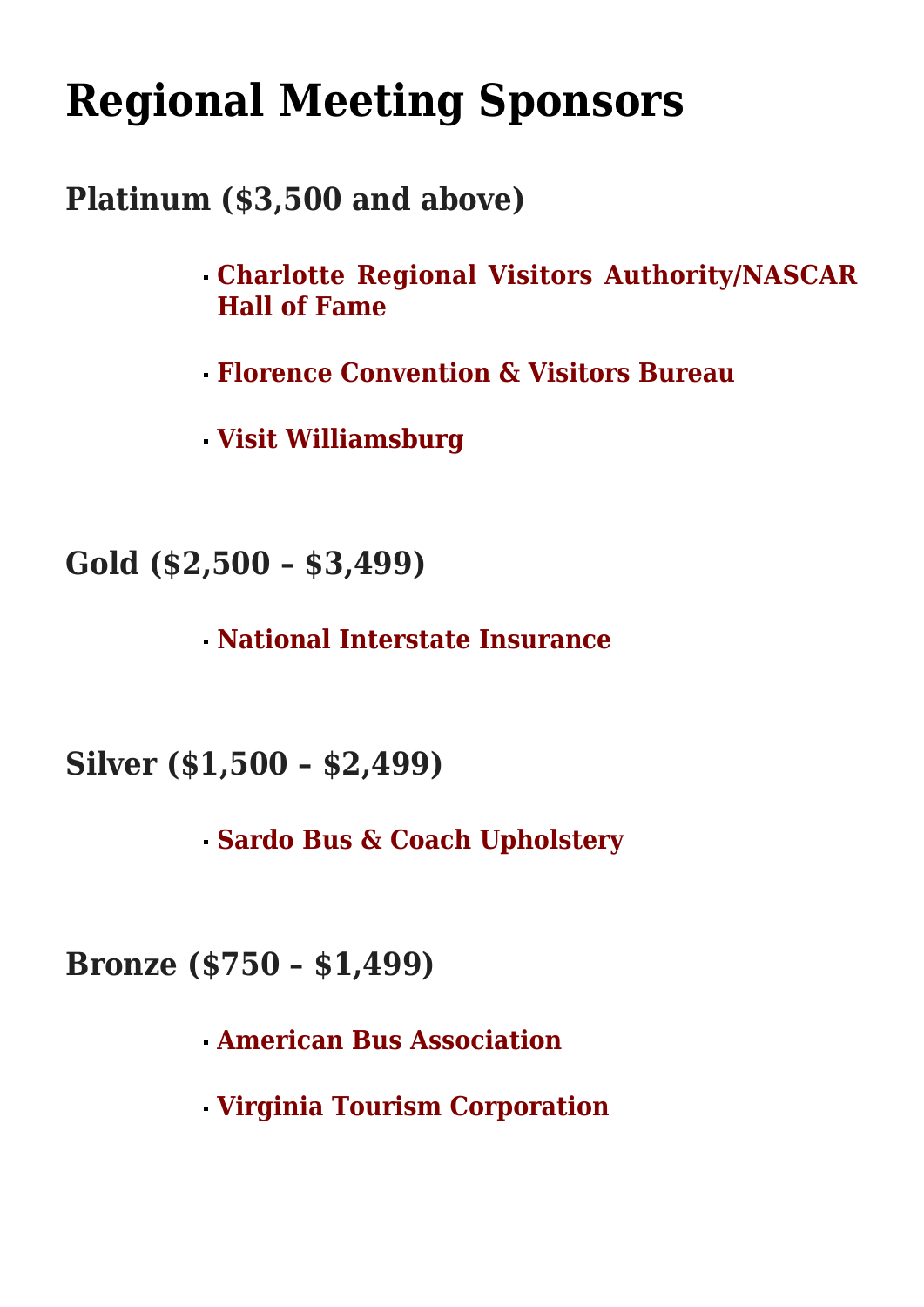#### **Partner (\$500 – \$749)**

- **Ripley's Attractions of Myrtle Beach**
- **Tour Tennessee**
- **Tuscarawas County CVB**

#### **Other**

- **Carolina Travel & Tours**
- **United Motorcoach Association**

## **Sponsorship Levels**

### **Platinum (\$3,500 and above)**

- Recognition as sponsor in meeting program and on websites.
- One brochure to be included in registration bags, if requested.
- One electronic contact list of all pre-registered regional meeting attendees, if requested.
- Ten minutes to introduce yourself/company & brief presentation at the Awards Dinner, if requested.
- Promotional material at each place setting for Awards Lunch, if requested.
- One complimentary full-page black and white advertisement in the